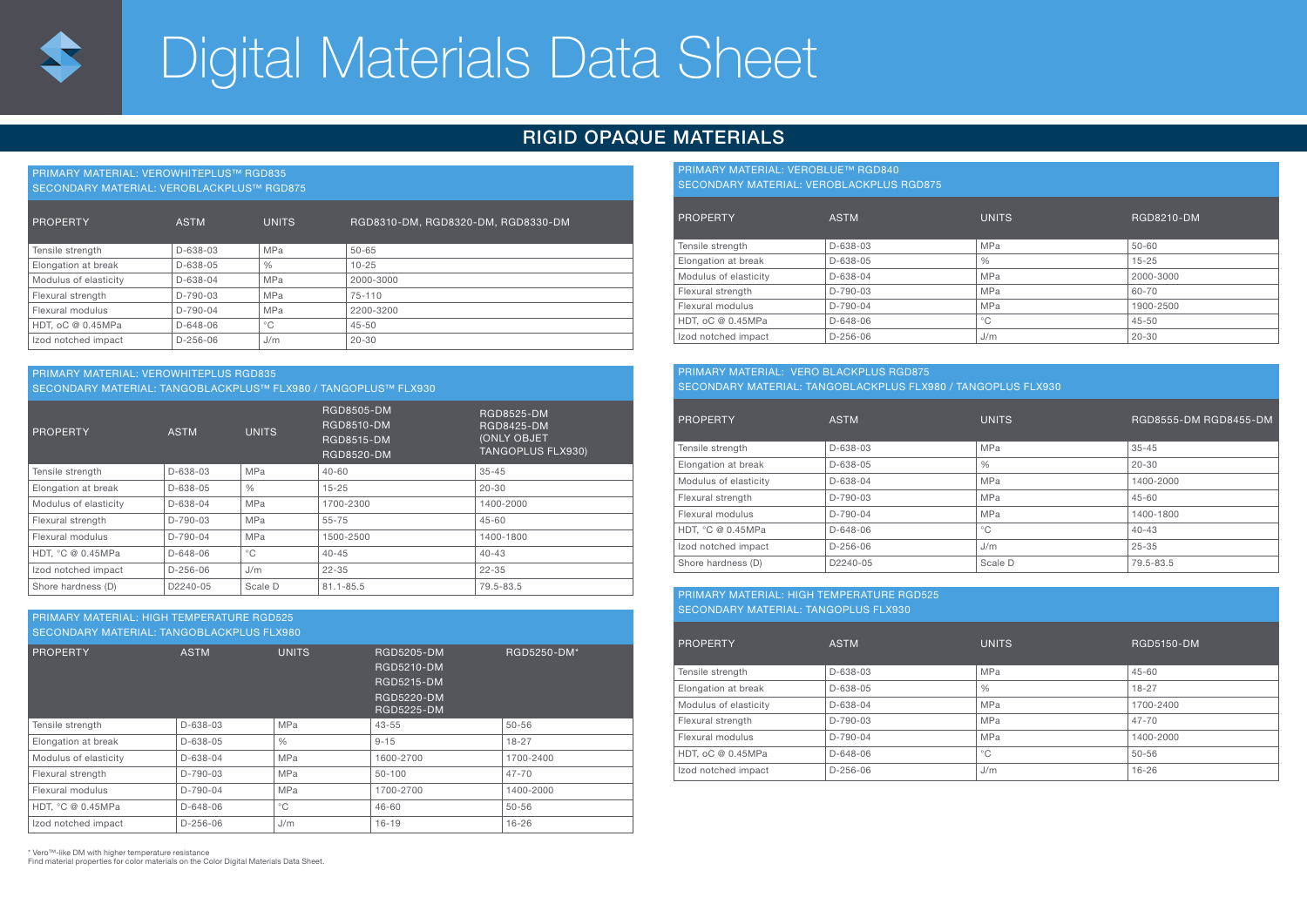### RIGID OPAQUE MATERIALS

#### PRIMARY MATERIAL: VEROWHITEPLUS RGD835 SECONDARY MATERIAL: TANGOBLACK™ FLX973

| PROPERTY              | <b>ASTM</b>    | <b>UNITS</b>  | <b>RGD8110 - DM</b> | RGD8120 - DM | RGD8130 - DM |
|-----------------------|----------------|---------------|---------------------|--------------|--------------|
| Tensile strength      | $D - 638 - 03$ | MPa           | $45 - 65$           | $46 - 65$    | $27 - 33$    |
| Elongation at break   | $D-638-05$     | $\frac{0}{0}$ | $10 - 30$           | $10 - 30$    | $25 - 35$    |
| Modulus of elasticity | $D - 638 - 04$ | MPa           | 2000-3000           | 2000-3000    | 1500-2100    |
| Flexural strength     | $D-790-03$     | MPa           | 70-100              | 70-100       | $40 - 50$    |
| Flexural modulus      | $D-790-04$     | MPa           | 2000-3000           | 2000-3000    | 1400-1800    |
| HDT, oC @ 0.45MPa     | $D - 648 - 06$ | $^{\circ}$ C  | $43 - 50$           | $43 - 50$    | $40 - 45$    |
| Izod notched impact   | $D-256-06$     | J/m           | $20 - 35$           | $20 - 35$    | $30 - 40$    |

### TRANSPARENT MATERIALS

| <b>PRIMARY MATERIAL: RGD720</b><br><b>SECONDARY MATERIAL: VEROBLACKPLUS RGD875</b>              |                |               |           |  |  |  |
|-------------------------------------------------------------------------------------------------|----------------|---------------|-----------|--|--|--|
| RGD7513-DM (DOTS)<br><b>UNITS</b><br><b>ASTM</b><br><b>PROPERTY</b><br><b>RGD7523-DM (GRID)</b> |                |               |           |  |  |  |
| Tensile strength                                                                                | D-638-03       | MPa           | $50 - 65$ |  |  |  |
| Elongation at break                                                                             | $D - 638 - 05$ | $\frac{0}{0}$ | $15 - 25$ |  |  |  |
| Modulus of elasticity                                                                           | $D - 638 - 04$ | MPa           | 2000-3000 |  |  |  |
| Flexural strength                                                                               | $D-790-03$     | MPa           | 80-110    |  |  |  |
| Flexural modulus                                                                                | $D-790-04$     | <b>MPa</b>    | 2700-3300 |  |  |  |
| HDT, oC @ 0.45MPa                                                                               | $D - 648 - 06$ | °C            | $45 - 50$ |  |  |  |
| Izod notched impact                                                                             | $D-256-06$     | J/m           | $20 - 30$ |  |  |  |

| <b>PRIMARY MATERIAL: RGD720</b><br><b>SECONDARY MATERIAL: TANGOBLACK FLX973</b> |                |               |                   |                   |            |  |
|---------------------------------------------------------------------------------|----------------|---------------|-------------------|-------------------|------------|--|
| <b>PROPERTY</b>                                                                 | <b>ASTM</b>    | <b>UNITS</b>  | <b>RGD7210-DM</b> | <b>RGD7220-DM</b> | RGD7230-DM |  |
| Tensile strength                                                                | $D - 638 - 03$ | <b>MPa</b>    | $50 - 55$         | $50 - 55$         | $45 - 50$  |  |
| Elongation at break                                                             | D-638-05       | $\frac{0}{0}$ | $15 - 25$         | $15 - 25$         | $15 - 25$  |  |
| Modulus of elasticity                                                           | $D - 638 - 04$ | <b>MPa</b>    | 2200-2500         | 2000-2300         | 1700-2000  |  |
| Flexural strength                                                               | $D-790-03$     | <b>MPa</b>    | 80-90             | 75-85             | $70 - 80$  |  |
| Flexural modulus                                                                | $D-790-04$     | <b>MPa</b>    | 2300-2700         | 2200-2600         | 2100-2400  |  |
| HDT, oC @ 0.45MPa                                                               | $D - 648 - 06$ | °C            | $45 - 50$         | $45 - 50$         | $45 - 50$  |  |
| Izod notched impact                                                             | $D-256-06$     | J/m           | $20 - 30$         | $20 - 30$         | $20 - 30$  |  |

| PRIMARY MATERIAL: VEROCLEAR™ RGD810                                           |                |              |                                                                           |                                        |  |  |
|-------------------------------------------------------------------------------|----------------|--------------|---------------------------------------------------------------------------|----------------------------------------|--|--|
| <b>SECONDARY MATERIAL: TANGOPLUS FLX930 /</b><br><b>TANGOBLACKPLUS FLX980</b> |                |              |                                                                           |                                        |  |  |
| <b>PROPERTY</b>                                                               | <b>ASTM</b>    | <b>UNITS</b> | RGD8705-DM<br><b>RGD8710-DM</b><br><b>RGD8715-DM</b><br><b>RGD8720-DM</b> | <b>RGD8625-DM</b><br><b>RGD8725-DM</b> |  |  |
| Tensile strength                                                              | D-638-03       | <b>MPa</b>   | $40 - 60$                                                                 | $35 - 45$                              |  |  |
| Elongation at break                                                           | D-638-05       | %            | $15 - 25$                                                                 | $20 - 30$                              |  |  |
| Modulus of elasticity                                                         | D-638-04       | <b>MPa</b>   | 1,700-2,300                                                               | 1.400-2.000                            |  |  |
| Flexural strength                                                             | $D-790-03$     | <b>MPa</b>   | 55-75                                                                     | $45 - 60$                              |  |  |
| Flexural modulus                                                              | $D-790-04$     | <b>MPa</b>   | 1,500-2,500                                                               | 1.400-1.800                            |  |  |
| HDT, oC @ 0.45MPa                                                             | $D - 648 - 06$ | $^{\circ}$ C | $40 - 45$                                                                 | $40 - 43$                              |  |  |
| Izod notched impact                                                           | $D-256-06$     | J/m          | $22 - 35$                                                                 | $25 - 35$                              |  |  |
| Shore hardness (D)                                                            | D2240-05       | Scale D      | $81.1 - 85.5$                                                             | 79.5-83.5                              |  |  |

### SIMULATED POLYPROPYLENE MATERIALS

| PRIMARY MATERIAL: DURUSWHITE™ RGD430<br>SECONDARY MATERIAL: VEROWHITEPLUS RGD835, VEROBLUE RGD840.<br><b>VEROBLACKPLUS RGD875 OR RGD720</b> |                |               |                                                                           |  |  |
|---------------------------------------------------------------------------------------------------------------------------------------------|----------------|---------------|---------------------------------------------------------------------------|--|--|
| <b>PROPERTY</b>                                                                                                                             | <b>ASTM</b>    | <b>UNITS</b>  | RGD4310-DM<br><b>RGD4410-DM</b><br><b>RGD4510-DM</b><br><b>RGD4710-DM</b> |  |  |
| Tensile strength                                                                                                                            | $D-638-03$     | MPa           | $30 - 40$                                                                 |  |  |
| Elongation at break                                                                                                                         | D-638-05       | $\frac{0}{0}$ | $40 - 50$                                                                 |  |  |
| Modulus of elasticity                                                                                                                       | $D - 638 - 04$ | MPa           | 1200-1600                                                                 |  |  |
| Flexural strength                                                                                                                           | $D-790-03$     | MPa           | $40 - 50$                                                                 |  |  |
| Flexural modulus                                                                                                                            | $D-790-04$     | MPa           | 1300-1700                                                                 |  |  |
| HDT, oC @ 0.45MPa                                                                                                                           | $D - 648 - 06$ | $^{\circ}$ C  | $40 - 45$                                                                 |  |  |
| Izod notched impact                                                                                                                         | $D-256-06$     | J/m           | $35 - 45$                                                                 |  |  |

| <b>PRIMARY MATERIAL: VEROWHITEPLUS RGD835</b><br>SECONDARY MATERIAL: TANGOPLUS FLX930 / TANGOBLACKPLUS FLX980 |                |               |                          |  |  |
|---------------------------------------------------------------------------------------------------------------|----------------|---------------|--------------------------|--|--|
| <b>PROPERTY</b>                                                                                               | <b>ASTM</b>    | <b>UNITS</b>  | RGD8430-DM<br>RGD8530-DM |  |  |
| Tensile strength                                                                                              | D-638-03       | <b>MPa</b>    | 29-38                    |  |  |
| Elongation at break                                                                                           | D-638-05       | $\frac{0}{0}$ | $25 - 35$                |  |  |
| Modulus of elasticity                                                                                         | $D-638-04$     | <b>MPa</b>    | 1100-1700                |  |  |
| Flexural strength                                                                                             | $D-790-03$     | MPa           | $35 - 45$                |  |  |
| Flexural modulus                                                                                              | $D-790-04$     | <b>MPa</b>    | 1200-1500                |  |  |
| HDT. °C @ 0.45MPa                                                                                             | $D - 648 - 06$ | $^{\circ}$ C  | $38 - 41$                |  |  |
| Izod notched impact                                                                                           | $D-256-06$     | J/m           | $21 - 40$                |  |  |
| Shore hardness (D)                                                                                            | D2240-05       | Scale D       | 76.1-81.7                |  |  |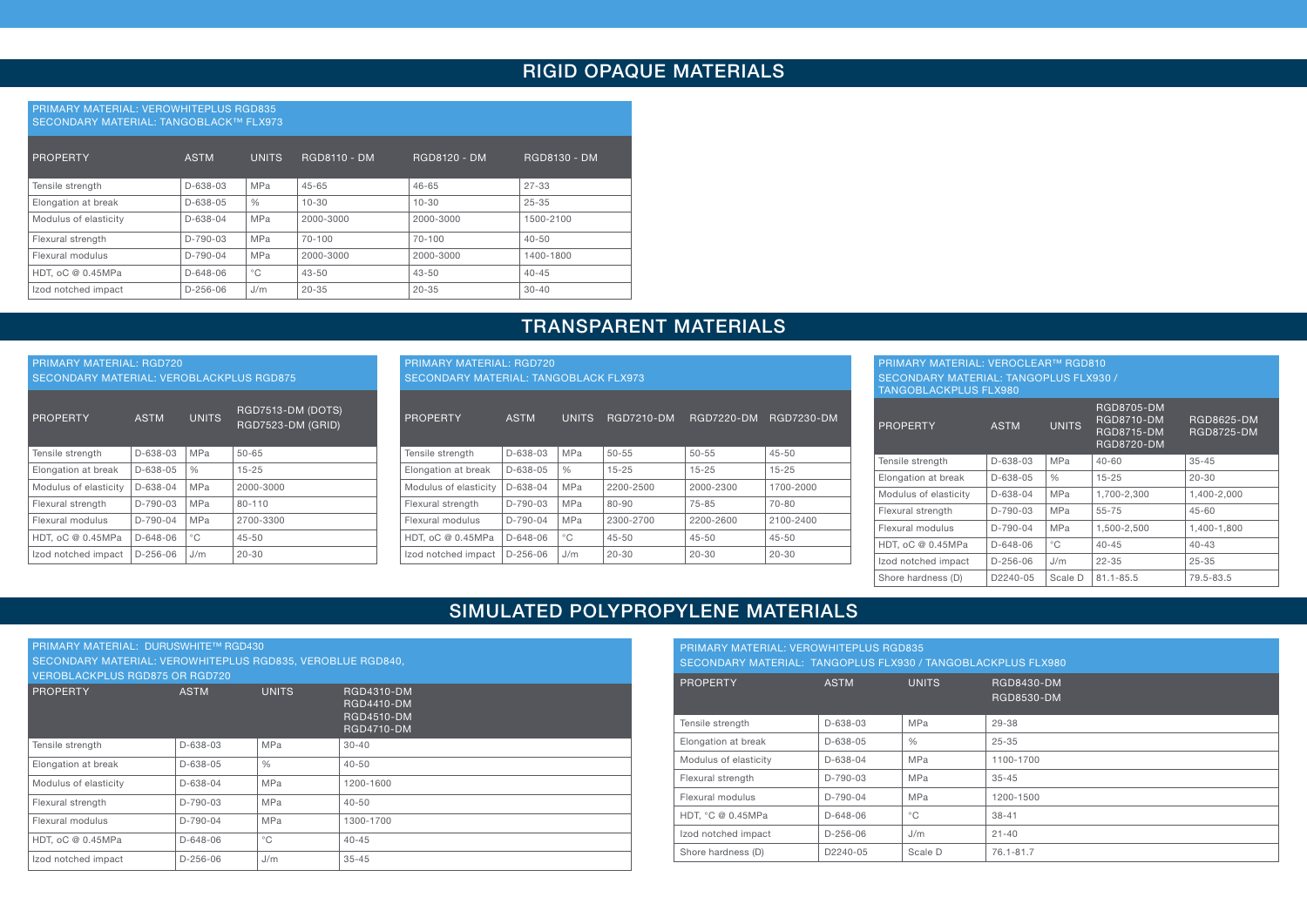### SIMULATED POLYPROPYLENE MATERIALS

### PRIMARY MATERIAL: VEROBLACKPLUS RGD875

SECONDARY MATERIAL: TANGOPLUS FLX930 / TANGOBLACKPLUS FLX980

| <b>PROPERTY</b>       | <b>ASTM</b>    | <b>UNITS</b>  | RGD8460-DM<br>RGD8560-DM |
|-----------------------|----------------|---------------|--------------------------|
| Tensile strength      | $D - 638 - 03$ | <b>MPa</b>    | 29-38                    |
| Elongation at break   | D-638-05       | $\frac{0}{0}$ | $25 - 35$                |
| Modulus of elasticity | D-638-04       | <b>MPa</b>    | 1100-1700                |
| Flexural strength     | $D-790-03$     | <b>MPa</b>    | $35 - 45$                |
| Flexural modulus      | $D-790-04$     | MPa           | 1200-1500                |
| HDT, °C @ 0.45MPa     | $D - 648 - 06$ | $^{\circ}$ C  | $38 - 41$                |
| Izod notched impact   | $D-256-06$     | J/m           | $21 - 40$                |
| Shore hardness (D)    | D2240-05       | Scale D       | 76.1-81.7                |

#### PRIMARY MATERIAL: RIGUR™

SECONDARY MATERIAL: TANGOBLACKPLUS FLX980

| <b>PROPERTY</b>       | <b>ASTM</b>    | <b>UNITS</b>  | RGD4805-DM<br>RGD4810-DM<br><b>RGD4815-DM</b><br><b>RGD4820-DM</b> |
|-----------------------|----------------|---------------|--------------------------------------------------------------------|
| Tensile strength      | D-638-03       | MPa           | $25 - 45$                                                          |
| Elongation at break   | $D - 638 - 05$ | $\frac{0}{0}$ | $35 - 45$                                                          |
| Modulus of elasticity | D-638-04       | <b>MPa</b>    | 1200-1800                                                          |
| Flexural strength     | $D-790-03$     | <b>MPa</b>    | $30 - 40$                                                          |
| Flexural modulus      | D-790-04       | <b>MPa</b>    | 1000-1400                                                          |
| HDT, °C @ 0.45MPa     | $D - 648 - 06$ | $^{\circ}$ C  | $43 - 48$                                                          |
| Izod notched impact   | $D-256-06$     | J/m           | $50 - 70$                                                          |
| Shore hardness (D)    | D2240-05       | Scale D       | $81.1 - 85.5$                                                      |

### PRIMARY MATERIAL: VEROCLEAR RGD810

SECONDARY MATERIAL: TANGOPLUS FLX930 / TANGOBLACKPLUS FLX980

| <b>PROPERTY</b>       | <b>ASTM</b>    | <b>UNITS</b>  | RGD8630-DM<br><b>RGD8730-DM</b> |
|-----------------------|----------------|---------------|---------------------------------|
| Tensile strength      | D-638-03       | <b>MPa</b>    | 29-38                           |
| Elongation at break   | D-638-05       | $\frac{0}{0}$ | $25 - 35$                       |
| Modulus of elasticity | D-638-04       | <b>MPa</b>    | 1100-1700                       |
| Flexural strength     | D-790-03       | <b>MPa</b>    | $35 - 45$                       |
| Flexural modulus      | D-790-04       | MPa           | 1200-1500                       |
| HDT. °C @ 0.45MPa     | $D - 648 - 06$ | $^{\circ}$ C  | $38 - 41$                       |
| Izod notched impact   | $D-256-06$     | J/m           | $21 - 40$                       |
| Shore hardness (D)    | D2240-05       | Scale D       | 76.1-81.7                       |

### PRIMARY MATERIAL: RIGUR SECONDARY MATERIAL: TANGOPLUS FLX930 / TANGOBLACKPLUS FLX980

| PROPERTY              | <b>ASTM</b>          | <b>UNITS</b>  | <b>RGD4825-DM</b><br>RGD4830-DM<br>RGD4625-DM<br>RGD4630-DM |
|-----------------------|----------------------|---------------|-------------------------------------------------------------|
| Tensile strength      | D-638-03             | <b>MPa</b>    | $25 - 35$                                                   |
| Elongation at break   | D-638-05             | $\frac{0}{0}$ | $35 - 45$                                                   |
| Modulus of elasticity | D-638-04             | <b>MPa</b>    | 900-1500                                                    |
| Flexural strength     | D-790-03             | <b>MPa</b>    | $20 - 35$                                                   |
| Flexural modulus      | D-790-04             | <b>MPa</b>    | 800-1200                                                    |
| HDT, °C @ 0.45MPa     | D-648-06             | $^{\circ}$ C  | $43 - 46$                                                   |
| Izod notched impact   | $D-256-06$           | J/m           | $50 - 70$                                                   |
| Shore hardness (D)    | D <sub>2240-05</sub> | Scale D       | 79.5-83.5                                                   |

### RUBBER-LIKE MATERIALS

| PRIMARY MATERIAL: TANGOBLACKPLUS FLX980 / TANGOPLUS FLX930<br><b>SECONDARY MATERIAL: VEROWHITEPLUS RGD835</b> |             |               |                                        |                                        |                                        |                                        |                                        |                                 |  |  |
|---------------------------------------------------------------------------------------------------------------|-------------|---------------|----------------------------------------|----------------------------------------|----------------------------------------|----------------------------------------|----------------------------------------|---------------------------------|--|--|
| <b>PROPERTY</b>                                                                                               | <b>ASTM</b> | <b>UNITS</b>  | <b>FLX9840-DM</b><br><b>FLX9740-DM</b> | <b>FLX9850-DM</b><br><b>FLX9750-DM</b> | <b>FLX9860-DM</b><br><b>FLX9760-DM</b> | <b>FLX9870-DM</b><br><b>FLX9770-DM</b> | <b>FLX9885-DM</b><br><b>FLX9785-DM</b> | <b>FLX9895-DM</b><br>FLX9795-DM |  |  |
| Tensile<br>strength                                                                                           | D-412       | MPa           | $1.3 - 1.8$                            | $1.9 - 3.0$                            | $2.5 - 4.0$                            | $3.5 - 5.0$                            | $5.0 - 7.0$                            | $8.5 - 10.0$                    |  |  |
| Elongation<br>at break                                                                                        | D-412       | $\frac{0}{0}$ | 110-130                                | 95-110                                 | $75 - 85$                              | 65-80                                  | 55-65                                  | $35 - 45$                       |  |  |
| Shore<br>hardness (A)                                                                                         | D-2240      | Scale A 35-40 |                                        | $45 - 50$                              | 57-63                                  | 68-72                                  | 80-85                                  | 92-95                           |  |  |
| Tensile tear<br>resistance                                                                                    | D-624       | Kg/cm         | 5.5-7.5                                | $7.5 - 9.5$                            | $11 - 13$                              | 15.5-17.5                              | $23 - 25$                              | $41 - 44$                       |  |  |

PRIMARY MATERIAL: TANGOBLACKPLUS FLX980 / TANGOPLUS FLX930 SECONDARY MATERIAL: VEROCLEAR RGD810

| PROPERTY ASTM              |          | <b>UNITS</b>  | FLX9040-DM<br>FLX9940-DM |             | FLX9050-DM FLX9060-DM | FLX9070-DM FLX9085-DM<br>FLX9950-DM FLX9960-DM FLX9970-DM FLX9985-DM |             | FLX9095-DM<br><b>FLX9995-DM</b> |
|----------------------------|----------|---------------|--------------------------|-------------|-----------------------|----------------------------------------------------------------------|-------------|---------------------------------|
| Tensile<br>strength        | $D-412$  | MPa           | $1.3 - 1.8$              | $1.9 - 3.0$ | $2.5 - 4.0$           | $3.5 - 5.0$                                                          | $5.0 - 7.0$ | $8.5 - 10.0$                    |
| Elongation<br>at break     | $D-412$  | $\frac{0}{0}$ | 110-130                  | 95-110      | 75-85                 | 65-80                                                                | 55-65       | $35 - 45$                       |
| Shore<br>hardness (A)      | $D-2240$ | Scale<br>Α    | 35-40                    | $45 - 50$   | 57-63                 | 68-72                                                                | 80-85       | 92-95                           |
| Tensile tear<br>resistance | $D-624$  | Ka/cm         | $15.5 - 7.5$             | $7.5 - 9.5$ | $11 - 13$             | 15.5-17.5                                                            | 23-25       | $41 - 44$                       |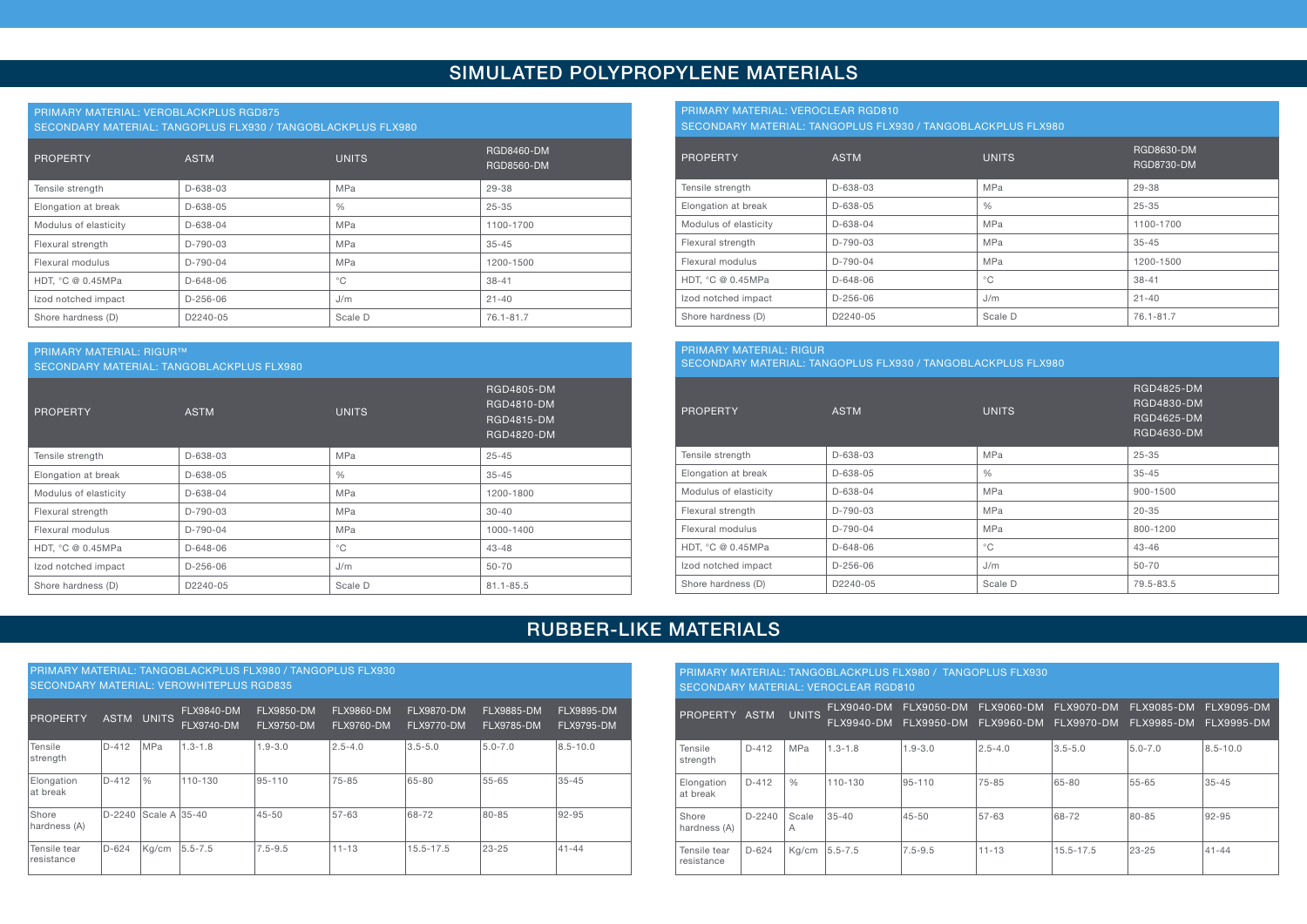### RUBBER-LIKE MATERIALS (CONT.)

### PRIMARY MATERIAL: TANGOGRAY™ FLX950

SECONDARY MATERIAL: VEROBLACKPLUS RGD875

| PROPERTY                | <b>ASTM</b> | <b>UNITS</b>  | FLX9610-DM |
|-------------------------|-------------|---------------|------------|
| Tensile strength        | $D-412$     | MPa           | $9 - 13$   |
| Elongation at break     | $D-412$     | $\frac{0}{0}$ | $45 - 55$  |
| Shore hardness (A)      | $D-2240$    | Scale A       | 75-85      |
| Tensile tear resistance | $D-624$     | Kg/cm         | $45 - 50$  |

### PRIMARY MATERIAL: TANGOPLUS FLX930 / TANGOBLACKPLUS FLX980 SECONDARY MATERIAL: HIGH TEMPERATURE RGD525

| PROPERTY ASTM              |          | <b>UNITS</b>  | FLX9540-DM<br>FLX9640-DM | FLX9550-DM<br><b>FLX9650-DM</b> | <b>FLX9560-DM</b><br>FLX9660-DM | <b>FLX9570-DM</b><br><b>FLX9670-DM</b> | <b>FLX9585-DM</b><br><b>FLX9685-DM</b> | <b>FLX9595-DM</b><br><b>FLX9695-DM</b> |
|----------------------------|----------|---------------|--------------------------|---------------------------------|---------------------------------|----------------------------------------|----------------------------------------|----------------------------------------|
| Tensile<br>strength        | D-412    | <b>MPa</b>    | $1.3 - 1.8$              | $2.0 - 2.8$                     | $2.8 - 4.0$                     | $3.8 - 4.9$                            | $6.0 - 7.3$                            | $9.0 - 12$                             |
| Elongation<br>at break     | $D-412$  | $\frac{0}{0}$ | 100-130                  | 80-100                          | 60-80                           | 50-70                                  | $35 - 50$                              | $27 - 40$                              |
| Shore<br>hardness (A)      | $D-2240$ | Scale A 39-41 |                          | $52 - 55$                       | 60-67                           | 70-78                                  | 85-87                                  | 95-96                                  |
| Tensile tear<br>resistance | $D-624$  | Kg/cm         | $5.0 - 7.0$              | $8.0 - 10.0$                    | $10.5 - 12.5$                   | $13 - 15$                              | $22.5 - 24.5$                          | $45 - 47$                              |

### PRIMARY MATERIAL: TANGOBLACK FLX973

SECONDARY MATERIAL: VEROWHITEPLUS RGD835(I),

VEROBLUE RGD840(III), VEROBLACKPLUS RGD875(IIII), RGD720(II)

| PROPERTY                   | <b>ASTM</b> | <b>UNITS</b>  | FLX9110-DM(I)<br>FLX9410-DM (II)<br>FLX9210-DM (III)<br>FLX9310-DM (IIII) | FLX9120-DM (I)<br>FLX9420-DM (II)<br>FLX9220-DM (III)<br>FLX9320-DM (IIII) | FLX9130-DM (I)<br><b>FLX9430-DM (II)</b><br>FLX9230-DM (III)<br>FLX9330-DM (IIII) |
|----------------------------|-------------|---------------|---------------------------------------------------------------------------|----------------------------------------------------------------------------|-----------------------------------------------------------------------------------|
| Tensile<br>strength        | $D-412$     | <b>MPa</b>    | $2 - 4$ .                                                                 | $3 - 5$                                                                    | $7 - 11$                                                                          |
| Elongation<br>at break     | $D-412$     | $\frac{0}{0}$ | $45 - 55$                                                                 | $35 - 45$                                                                  | $35 - 45$                                                                         |
| Shore<br>hardness (A)      | $D-2240$    | Scale A       | $75 - 85$                                                                 | 80-90                                                                      | $90 - 100$                                                                        |
| Tensile tear<br>resistance | $D-624$     | Kg/cm         | $7 - 9$                                                                   | $13 - 17$                                                                  | $45 - 50$                                                                         |

### PRIMARY MATERIAL: TANGOGRAY FLX950

SECONDARY MATERIAL: TANGOBLACK FLX973

| <b>PROPERTY</b>         | <b>ASTM</b> | <b>UNITS</b>  | <b>FLX9510-DM</b> |
|-------------------------|-------------|---------------|-------------------|
| Tensile strength        | $D-412$     | <b>MPa</b>    | $1 - 3$           |
| Elongation at break     | $D-412$     | $\frac{0}{0}$ | $35 - 45$         |
| Shore hardness (A)      | D-2240      | Scale A       | 60-70             |
| Tensile tear resistance | $D-624$     | Kg/cm         | $5.0 - 7.0$       |

### PRIMARY MATERIAL: TANGOBLACKPLUS FLX980 / TANGOPLUS FLX930 SECONDARY MATERIAL: VEROBLACKPLUS RGD875

| PROPERTY                   | <b>ASTM</b> | <b>UNITS</b>    | <b>FLX2140-DM</b><br><b>FLX2040-DM</b> | FLX2150-DM<br>FLX2050-DM | <b>FLX2160-DM</b><br>FLX2060-DM | <b>FLX2170-DM</b><br><b>FLX2070-DM</b> | <b>FLX2185-DM</b><br><b>FLX2085-DM</b> | <b>FLX2195-DM</b><br>FLX2095-DM |
|----------------------------|-------------|-----------------|----------------------------------------|--------------------------|---------------------------------|----------------------------------------|----------------------------------------|---------------------------------|
| Tensile<br>strength        | $D-412$     | MPa             | $1.3 - 1.8$                            | $1.9 - 3.0$              | $2.5 - 4.0$                     | $3.5 - 5$                              | $5.5 - 7.0$                            | $8.5 - 10$                      |
| Elongation<br>at break     | $D-412$     | $\frac{0}{0}$   | 110-130                                | $95 - 110$               | $75 - 85$                       | 65-80                                  | $55 - 65$                              | $35 - 45$                       |
| Shore<br>hardness (A)      | $D-2240$    | Scale $A$ 35-40 |                                        | $45 - 50$                | 57-63                           | 68-72                                  | 80-85                                  | $92 - 95$                       |
| Tensile tear<br>resistance | $D-624$     | Ka/cm           | 5.5-7.5                                | $7.5 - 9.5$              | $11.0 - 13.0$                   | 15.5-17.5                              | $23 - 25$                              | $41 - 44$                       |

### PRIMARY MATERIAL: TANGOBLACKPLUS FLX930 / TANGOPLUS FLX980 SECONDARY MATERIAL: DIGITAL ABS PLUS™ IVORY

| <b>PROPERTY ASTM</b>       |          | <b>UNITS</b>         | FLX95540-DM<br>FLX95040-DM | FLX95550-DM<br>FLX95050-DM | FLX95560-DM<br>FLX95060-DM | FLX95570-DM<br>FLX95070-DM | FLX95585-DM<br>FLX95085-DM | FLX2195-DM<br>FLX2095-DM |
|----------------------------|----------|----------------------|----------------------------|----------------------------|----------------------------|----------------------------|----------------------------|--------------------------|
| Tensile<br>strength        | $D-412$  | MPa                  | $12.3 - 2.5$               | $3.2 - 3.5$                | $3.8 - 4.3$                | $4.7 - 5.0$                | $7.0 - 7.7$                | $9.8 - 10.6$             |
| Elongation<br>at break     | $D-412$  | $\frac{0}{0}$        | 145-155                    | 125-135                    | $95 - 110$                 | 80-90                      | $50 - 65$                  | $40 - 50$                |
| Shore<br>hardness (A)      | $D-2240$ | Scale A $\mid$ 35-45 |                            | $45 - 55$                  | 55-65                      | 65-75                      | 80-90                      | $90 - 100$               |
| Tensile tear<br>resistance | $D-624$  | Ka/cm                | $5.5 - 6.5$                | 8.5-10.5                   | $10.0 - 12.0$              | $13 - 15$                  | $22 - 26$                  | $42 - 52$                |